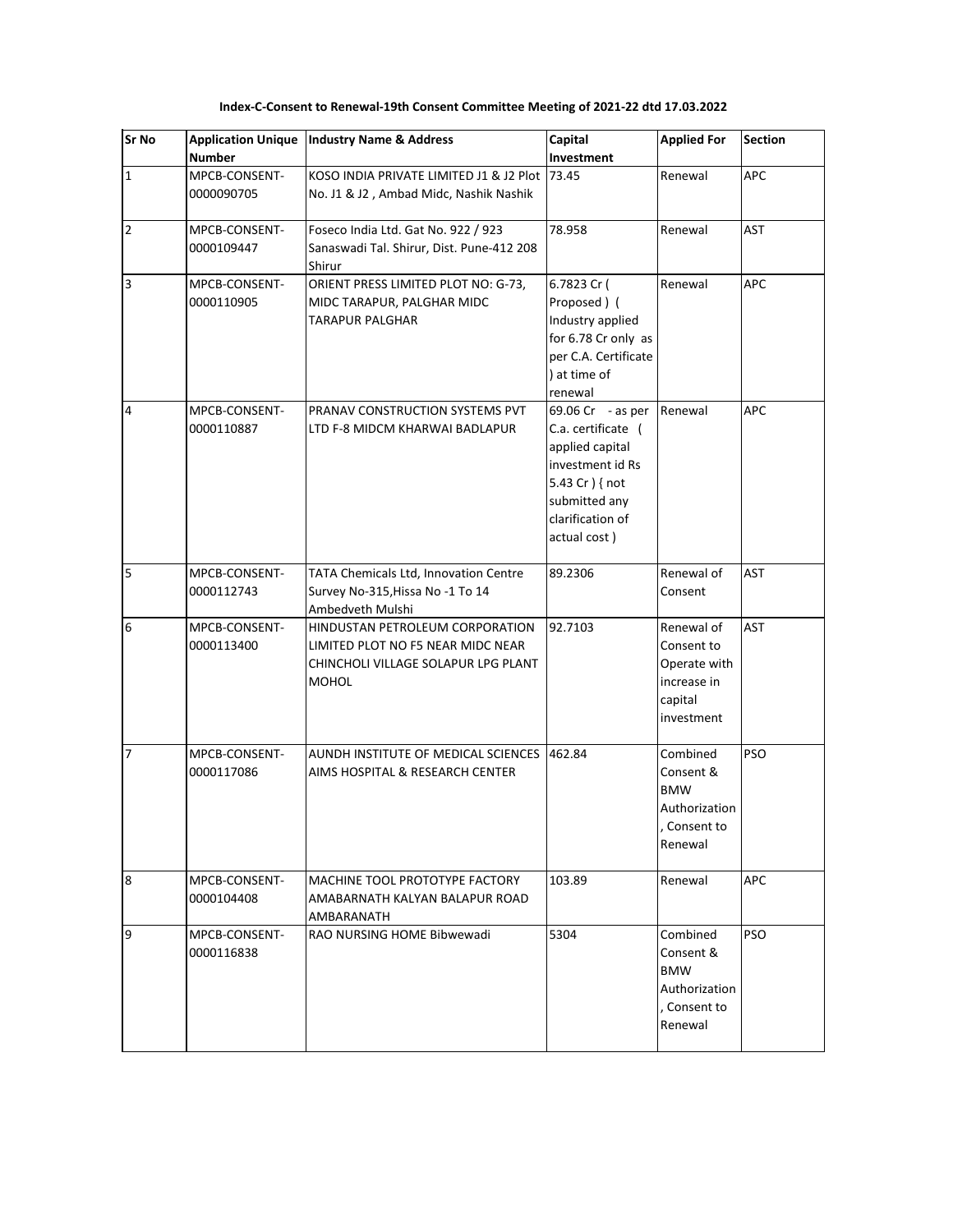| 10     | MPCB-CONSENT-<br>0000119202 | M/s. Ranka Hospital Opp. CPWD Office,<br>near Swargate, Mukund Nagar,                                                                                                                                    | 984.89  | Combined<br>Consent &<br><b>BMW</b><br>Authorization<br>. Consent to<br>Renewal | <b>PSO</b> |
|--------|-----------------------------|----------------------------------------------------------------------------------------------------------------------------------------------------------------------------------------------------------|---------|---------------------------------------------------------------------------------|------------|
| 11     | MPCB-CONSENT-<br>0000119247 | A. A. ENERGY LTD SURVEY NO.<br>327/2,328,324,327/1,327-2-3 WADSA<br>DESAIGANJ                                                                                                                            | 56.5571 | Renewal                                                                         | APC        |
| 12     | MPCB-CONSENT-<br>0000106737 | Shushrusha Citizens Co-Op Hospital Ltd.<br>Ranade Road, Dadar                                                                                                                                            | 2917.47 | Combined<br>Consent &<br><b>BMW</b><br>Authorization<br>, Consent to<br>Renewal | <b>PSO</b> |
| 13     | MPCB-CONSENT-<br>0000119028 | Tata Autocomp Systems Ltd. (Interiors and 145.7859<br>Plastic Division) S. No. 235& 245, S. No.<br>235& 245, Village Hinjawadi, Tal:- Mulshi,<br>Dist:- Pune 411057 Mulashi                              |         | Renewal                                                                         | APC        |
| 14     | MPCB-CONSENT-<br>0000119169 | M/s BEC CHEMICALS PVT. LTD. PLOT NO.<br><b>24 MIDC DHATAV ROHA</b>                                                                                                                                       | 56      | Renewal of<br>consent with<br>increase in CI<br>by Rs.12.64<br>crs.             | <b>AST</b> |
| 15     | MPCB-CONSENT-<br>0000104298 | Supreme Housing & Hospitality Pvt. Ltd.<br>CTS No. 23A, 26A & 27 of village Powai IT<br>Building on CTS No. 23A, 26A & 27 of<br>village Powai, S Ward, Taluka -Kurla,<br>Mumbai – 400 076. Taluka -Kurla | 248.83  | Renewal                                                                         | <b>WPC</b> |
| 16     | MPCB-CONSENT-<br>0000120586 | M/s. UltraTech Cement Limited Plot No.<br>1.2.3.4&7 Plot No. 1.2.3.4&7, MIDC<br>Industrial Estate, Zadgaon Block, Ratnagiri<br>Ratnagiri                                                                 | 88.771  | Renewal                                                                         | APC        |
| $17\,$ | MPCB-CONSENT-<br>0000119208 | M/s Tech Mahindra Ltd. Plot No. 1 Rajiv<br>Gandhi Infotech Park, Phase III, Hinjewadi<br>Mulashi                                                                                                         | 600.43  | Renewal                                                                         | <b>WPC</b> |
| 18     | MPCB-CONSENT-<br>0000121250 | Panchshil Realty and Developers Pvt Ltd "<br>Trump Tower" S. No. 207 (pt), F.P. No. 78<br>â€~B' Plot Kalyani nagar, Pune Haveli                                                                          | 419.57  | Renewal                                                                         | <b>WPC</b> |
| 19     | MPCB-CONSENT-<br>0000116883 | Amdocs Development Center India Pvt.<br>Ltd. Magarpatta City, Hadapsar 2nd, 6th,<br>7th & 8th Floor, Tower 7 & 3rd, 4th & 5th<br>Floor Tower B 5, SEZ ( IT&ITES) Pune                                    | 167     | Renewal                                                                         | <b>WPC</b> |